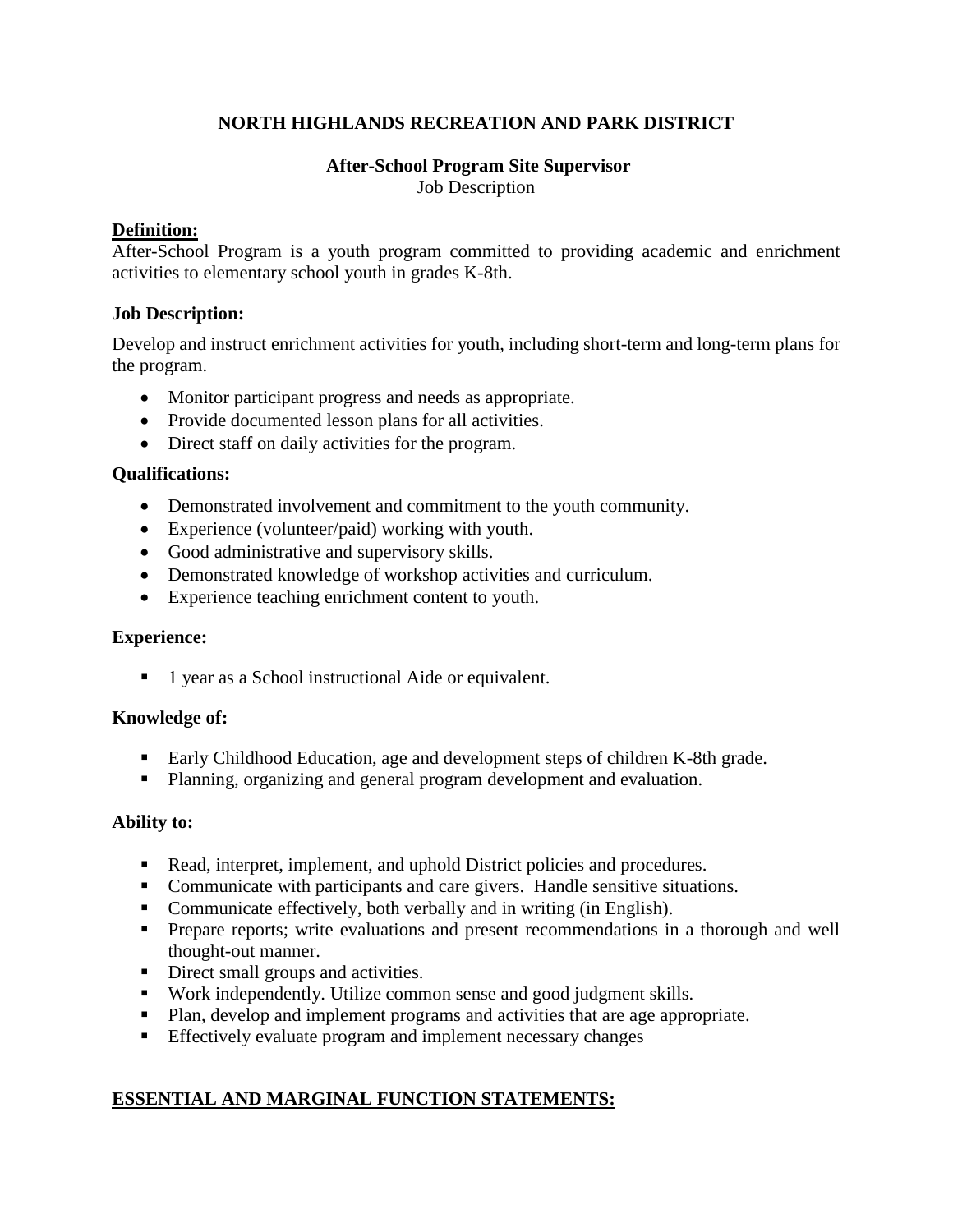Essential and other important responsibilities and duties may include, but are not limited to, the following:

### **Essential Functions:**

- Plans, organizes and implements a wide variety of recreational activities inclusive of, but not limited to: games, sports, crafts, and special events.
- Regularly assesses and evaluates program for effectiveness.
- **Implement new activities based on evaluation.**
- Foster positive discipline principles.
- **Provides activities appropriate for the various age and motor skill levels to ensure a** enriching experience for participants.
- **Provides weekly activity schedules to Supervisor and parents.**
- Responsibly supervises participants while they are in the program and at the facility.
- Deals effectively and positively with participants, parents, general public and school officials.
- Completes and submits incident, accident, vandalism, damage, participation reports as required.
- **Inspects facility for hazards or safety problems.**
- Administer first aid and handle emergency situations as they may arise.

## **Responsibilities:**

- **Supervises Recreation Leaders and Recreation Aides.**
- To arrive to work on time and as scheduled.
- Supervises/facilitates the planning and implementation of anti-bias curriculum that best meets the needs of the individual child in regards to cultural, developmental and socioeconomic background.
- Supervises substitute staff when necessary.
- Orients new staff to the regular routines, the children, the materials and the general NHRPD's program philosophy.
- With other team staff, counsels individual families about day to day issues of child's behavior as they relate to the after school program. Consults with the Recreation Supervisor about serious problems that may need to be referred to an outside agency.
- Establishes rapport with parents, communicates daily events and activities and participates in parent education/events.
- **Submits to Recreation Supervisor completed lesson plans and supply list at least one week** in advance.
- Works closely with School Liaison to incorporate lessons into weekly calendar.
- Submits any reports within the day of the relevant event to the Recreation Supervisor.
- Assists with and participates in recreational activities on and off site.
- **Prepares needed materials for daily activities when necessary.**
- Maintains a clean and orderly site.
- Follows and maintains after school program guidelines, objectives and goals.
- Conducts self in a manner consistent with NHRPD standards and goals.
- Facilitates weekly meetings with after school staff for activity planning.
- Attends all mandatory department, branch and association trainings, events and conferences.